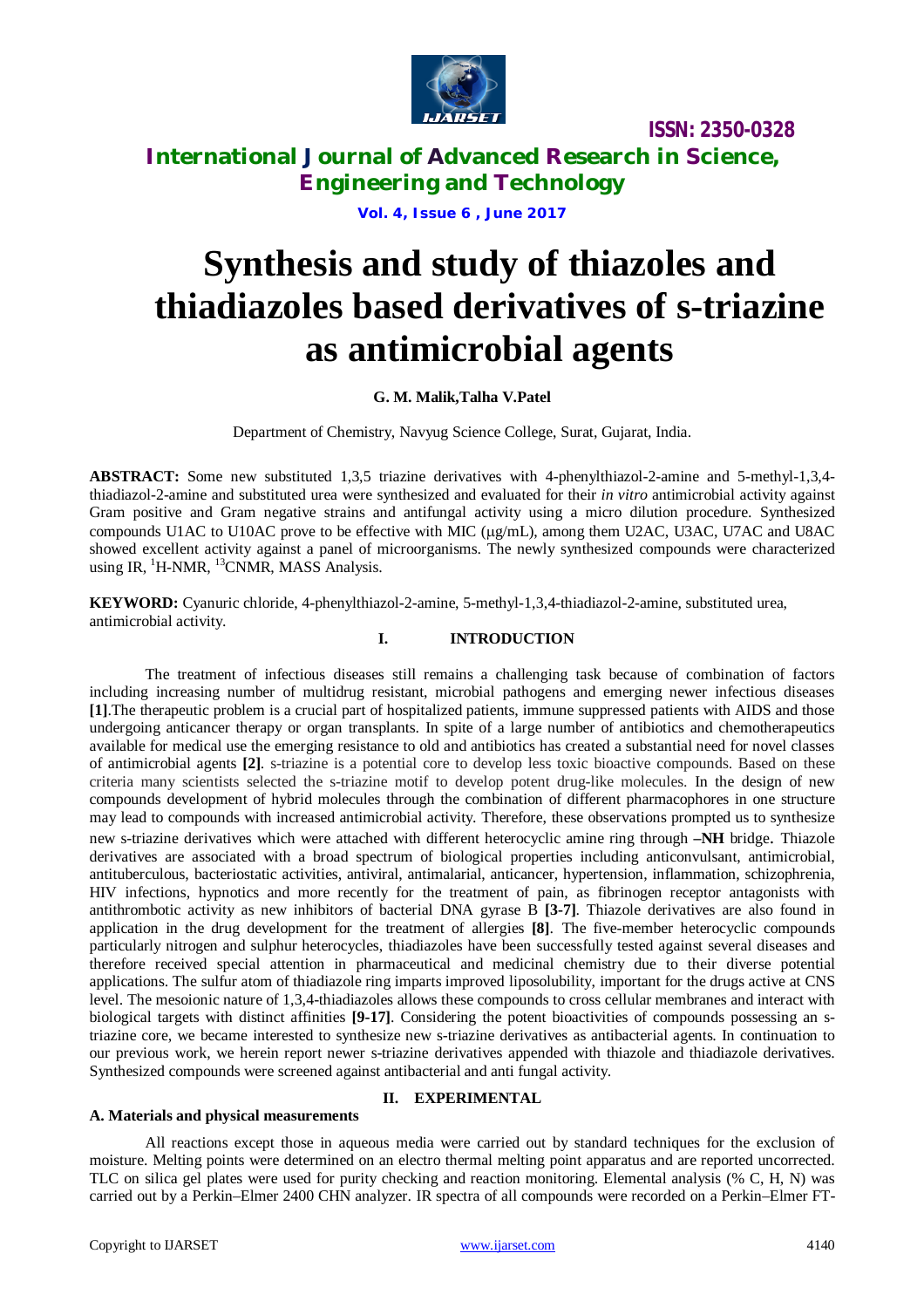

### **International Journal of Advanced Research in Science, Engineering and Technology**

### **Vol. 4, Issue 6 , June 2017**

IR spectrophotometer in KBr. <sup>1</sup>HNMR spectra were recorded on Bruker Avance II-400 MHz and <sup>13</sup>CNMR spectra on Bruker Avance II-400, 100 MHz in DMSO-*d<sup>6</sup>* as a solvent and tetramethylsilane (TMS) as an internal standard. Mass spectra were recorded on triple quadrapole LCMS-6410 from Agilent Technology. **B. Preparation of 1-(4,6-dichloro-1,3,5-triazin-2-yl)-3-phenylurea: (U1 to 10)**

To a stirred solution of cyanuric chloride (0.01 mol) in acetone (25 mL) at 0-5 ºC, the solution of substituted urea compounds solution (0.01 mol) in acetone (15 mL) was added and pH being maintained neutral by the addition of 10% sodium bicarbonate solution from time to time as per requirement of reaction condition. The stirring was continued at  $0-5$  °C for 2 hours. After the completion of reaction the stirring was stopped and the solution was treated with crushed ice. The solid product obtained was filtered and dried.

### **C. Preparation of 1-(4-chloro-6-((5-methyl-1,3,4-thiadiazol-2-yl)amino)-1,3,5-triazin-2-yl)-3-phenylurea: (U1 to 10A)**

To a stirred solution of (A) (0.01 mol) in DMF (25 mL) was added, the solution of 5-methyl-1,3,4-thiadiazol-2-amine (0.01 mol) in DMF (15 mL) was added drop wise maintaining the temperature at 40 °C, the pH being maintained neutral by the addition of 10% sodium bi-carbonate solution from time to time as per requirement of reaction condition. The temperature was gradually raised to 45 ºC during three hours. After the completion of reaction, the resultant content was poured into ice-cold water. The solid product obtained was filtered and dried. The crude product was purified by crystallization from absolute alcohol to get the title compound.

### **D. Preparation of 1-(4-((5-methyl-1,3,4-thiadiazol-2-yl-)amino)-6-((4-phenylthiazol-2-yl)amino-1,3,5-triazine-yl)- 3-phenylurea: (U1 to 10AC)**

A mixture of (U1 to 10A) (0.01 mol) and 4-phenylthiazol-2-amine (0.01 mol) in DMF (15mL) was refluxed in oil bath. The temperature was gradually raised to 80-100 ºC during four hours, the pH being maintained neutral by the addition of 10% sodium bi-carbonate solution from time to time as per requirement of reaction condition. After the completion of reaction add charcoal in R.B.F. and heat and filter into cold water. The solid product obtained was filtered and dried. The crude product was purified by recrystallization from absolute alcohol.

**A. Step-1:**

.

### **III. REACTION SCHEME**

-HCI



2,4,6-trichloro-1,3,5-triazine



∙Ĉ−NH<sub>2</sub>

**HN** 

1-phenylurea



1-(4,6-dichloro-1,3,5-triazin-2-yl)-3phenylurea **(U1 to 10)**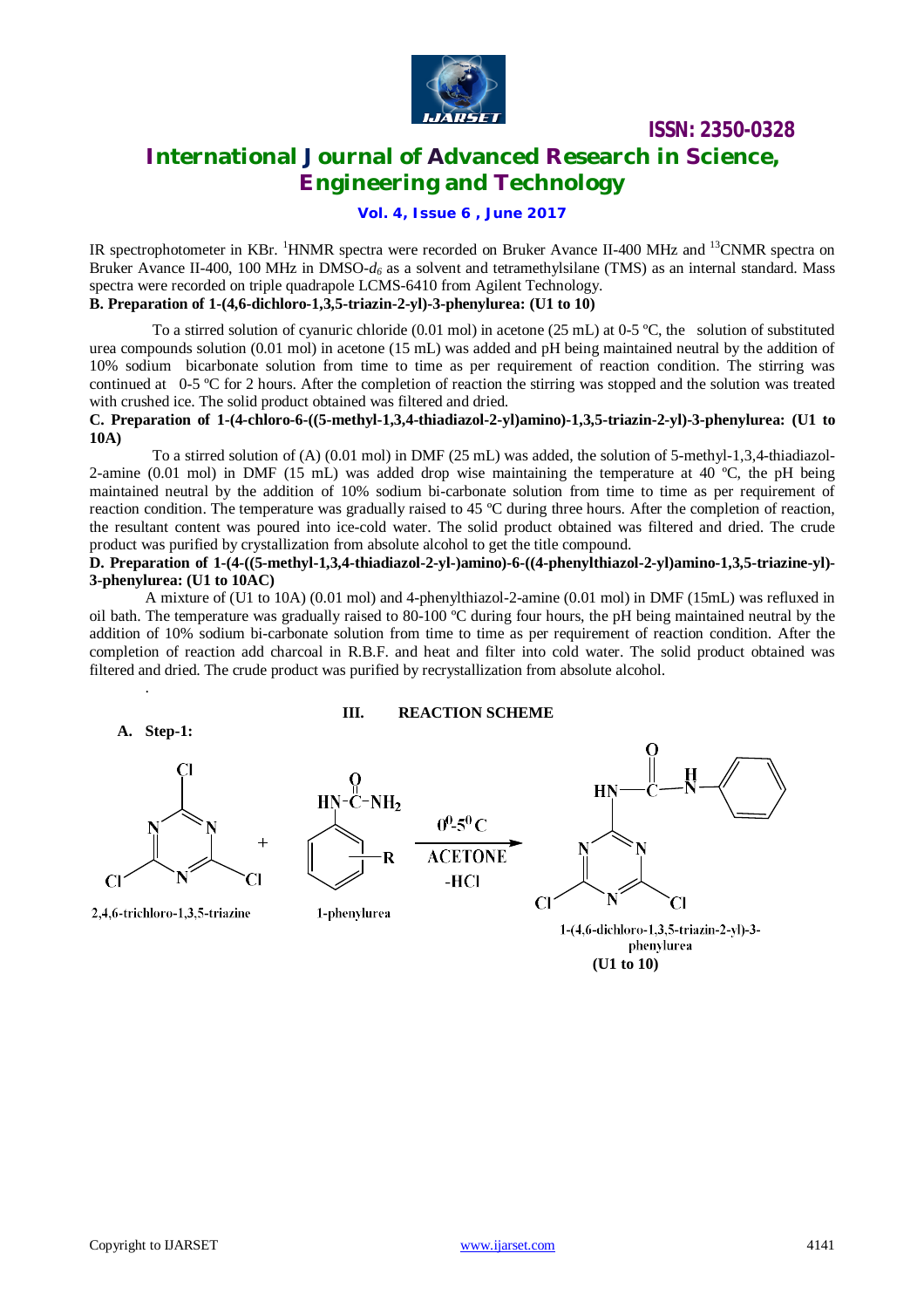

# **International Journal of Advanced Research in Science, Engineering and Technology**

**Vol. 4, Issue 6 , June 2017**



**C. Step-3:**



1-(4-((5-methyl-1,3,4-thiadiazol-2-yl)amino)-6-((4-phenylthiazol-2-yl)methyl)-1,3,5triazin-2-yl)-3-phenylurea **( C ) (U1 to 10AC)**

Where  $R = -H$ , 2-CH<sub>3</sub>, 4-CH<sub>3</sub>, 2-OCH<sub>3</sub>, 4-Cl, 4-F, 4-Br, 2-NO<sub>2</sub>, 2-Cl

|  | Table 3.1: Analytical and Physicochemical data of the synthesized compounds U1AC to U10AC: |  |
|--|--------------------------------------------------------------------------------------------|--|
|  |                                                                                            |  |

| <b>Sr. No.</b>     | R                    | M.P. $^0C$ | Yield % | Mol. Formula               | <b>Calculated</b><br>(Found) $%$ |             |        |
|--------------------|----------------------|------------|---------|----------------------------|----------------------------------|-------------|--------|
|                    |                      |            |         |                            | $\mathbf C$                      | $\mathbf H$ | N      |
| U1AC               | H                    | 120        | 60      | $C_{22}H_{18}N_{10}OS_2$   | 52.58                            | 3.61        | 27.87  |
|                    |                      |            |         |                            | (52.50)                          | 3.54        | 27.79) |
| U <sub>2</sub> AC  | $2-CH3$              | 122        | 61      | $C_{24}H_{22}N_{10}OS_2$   | 53.48                            | 3.90        | 27.11  |
|                    |                      |            |         |                            | (53.45)                          | 3.81        | 27.09  |
| U3AC               | $4$ -CH <sub>3</sub> | 190        | 59      | $C_{24}H_{22}N_{10}OS_2$   | 53.48                            | 3.90        | 27.11  |
|                    |                      |            |         |                            | (53.43)                          | 3.85        | 27.05) |
| U4AC               | $2-OCH3$             | 220        | 74      | $C_{23}H_{20}N_{10}O_2S_2$ | 51.87                            | 3.79        | 26.30  |
|                    |                      |            |         |                            | (51.82)                          | 3.77        | 26.24) |
| U5AC               | $4-OCH3$             | 140        | 59      | $C_{24}H_{22}N_{10}O_3S_2$ | 51.87                            | 3.79        | 26.30  |
|                    |                      |            |         |                            | (51.80)                          | 3.73        | 26.27) |
| U6AC               | $4-C1$               | 140        | 58      | $C_{22}H_{17}N_{10}OS_2Cl$ | 49.21                            | 3.19        | 26.08  |
|                    |                      |            |         |                            | (49.11)                          | 3.14        | 26.02) |
| U7AC               | $4-F$                | 135        | 62      | $C_{22}H_{17}N_{10}OS_2F$  | 50.76                            | 3.29        | 26.91  |
|                    |                      |            |         |                            | (50.70)                          | 3.24        | 26.85) |
| U8AC               | $4-Br$               | 180        | 60      | $C_{22}H_{17}N_{10}OS_2Br$ | 45.44                            | 2.95        | 24.09  |
|                    |                      |            |         |                            | (45.37)                          | 2.87        | 24.01) |
| U9AC               | $2-NO2$              | 175        | 65      | $C_{22}H_{17}N_{11}O_3S_2$ | 48.26                            | 3.13        | 28.14  |
|                    |                      |            |         |                            | (48.19)                          | 3.07        | 28.09) |
| U <sub>10</sub> AC | $2-C1$               | 195        | 69      | $C_{22}H_{17}N_{10}OS_2Cl$ | 49.21                            | 3.19        | 26.08  |
|                    |                      |            |         |                            | (49.15)                          | 3.16        | 26.06  |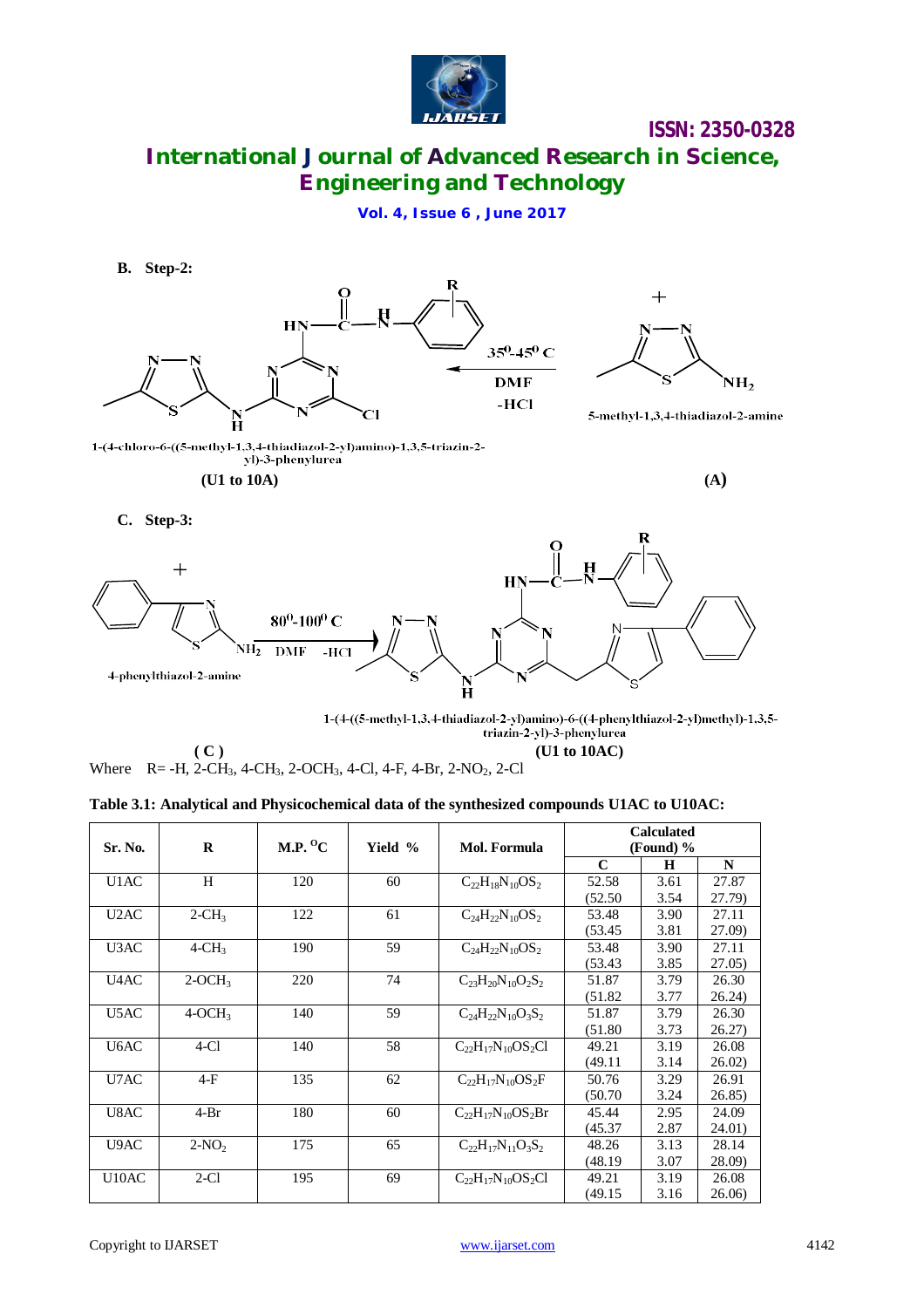

# **International Journal of Advanced Research in Science, Engineering and Technology**

**Vol. 4, Issue 6 , June 2017**

**1.***Compound U1AC*: IR: -C=N str in s-triazine(780.1), -C-S-C str in thiazole (825.3), -N-str in 5 member ring(1007), -C-CH<sub>3</sub> str in aromatic ring(1314), -C=C- str in aromatic ring(1485.1), -N-H deformation in-2<sup>0</sup> NH(1610), -C=O str in Urea(1700), -C-H str in aromatic (3170.1), N-H str in -2<sup>0</sup> NH(3394).<sup>1</sup>H NMR (400.0MHz, DMSO-d<sub>6</sub>,  $\delta_H$ ): 6.80-8.02 (m, 10H, Ar, 1H, thiazole ring), 3.92 (s, 2H,-NH), 8.90 (s, 2H,-CONH), 2.54-2.60(s, 3H, -CH<sub>3</sub>).<sup>13</sup>C NMR (100 MHz, DMSO-d<sub>6</sub>,δ<sub>C</sub>ppm):19.2,100.2,109.5,121.3,121.9,124.5,127.1(db),127.9(db),128.0,128.2,135.5,145.4,149.0,150.9,153.6 ,153.9,161.0, 163.9,169.2,173.7.MS (EI): m/z: 501.0 (M+).

**2.** *Compound U2AC***:** IR: -C=N str in s-triazine(782.1), -C-S-C str in thiazole (834.3), -N-str in 5 member ring(1011.1), -C-CH<sub>3</sub> str in aromatic ring(1308), -C=C- str in aromatic ring(1484.1), -N-H deformation in-2<sup>0</sup> NH(1611), -C=O str in Urea(1704), -C-H str in aromatic (3180.1), N-H str in -2<sup>0</sup> NH(3381).<sup>1</sup>H NMR (400.0MHz, DMSO-d<sub>6</sub>,  $\delta_H$ ): 7.01-8.22 (m, 9H, Ar, 1H, thiazole ring), 3.96-3.99 (s, 2H,-NH), 8.80-8.98 (s, 2H,-CONH), 2.55-2.64(s, 6H, -CH<sub>3</sub>).<sup>13</sup>C NMR (100 MHz,DMSO-d<sub>6</sub>, $\delta$ <sub>C</sub>ppm):19.1(db),100.2,112.5,121.3,122.7,124.9,127.1(db),128.2(db),128.8,129.2,135.9,145.1,147.4, 150.5,151.6,152.1,160.9, 161.5,170.2,173.4.MS (EI): m/z: 515.6 (M+).

**3.** *Compound U3AC***:** IR: -C=N str in s-triazine(786.1), -C-S-C str in thiazole (830.3), -N-str in 5 member ring(1001.1), -C-CH<sub>3</sub> str in aromatic ring(1311.5), -C=C- str in aromatic ring(1481.2), -N-H deformation in-2<sup>0</sup> NH(1620.2), -C=O str in Urea(1699.9),-C-H str in aromatic (3179.5.1), N-H str in  $-2^{0}$  NH(3398.1).<sup>1</sup>H NMR (400.0MHz, DMSO-d<sub>6</sub>,  $\delta_H$ ): 6.99-8.09 (m, 9H, Ar, 1H, thiazole ring), 3.91-3.93 (s, 2H,-NH), 8.85-8.90 (s, 2H,-CONH), 2.50-2.60(s, 6H, -CH<sub>3</sub>). <sup>13</sup>C NMR(100MHz,DMSO,d<sub>6</sub>,δcppm):19.5(db),100.4,112.5,121.3,122.9,125.9,126.1(db),127.8(db),128.1,128.5,132.9, 146.5, 149.0,149.9,153.1,153.5,159.4, 164.7,169.7,170.7.MS (EI): m/z: 515.2 (M+).

**4.** *Compound U4AC***:** IR: -C=N str in s-triazine(783.1), -C-S-C str in thiazole (831.3), -N-str in 5 member ring(1008), - C-CH<sub>3</sub> str in aromatic ring(1304), -C=C- str in aromatic ring(1487.1), -N-H deformation in-2<sup>0</sup> NH(1605), -C=O str in Urea(1698), -C-H str in -OCH<sub>3</sub> (2815), -C-H str in aromatic (3176.1), N-H str in -2<sup>0</sup> NH(3384).<sup>1</sup>H NMR (400.0MHz,  $DMSO-d_6$ ,  $\delta_H$ ): 6.83-8.15 (m, 9H, Ar, 1H, thiazole ring), 3.99 (s, 2H,-NH), 8.82 (s, 2H,-CONH), 3.57(s, 1H,-OCH<sub>3</sub>), 2.51-2.54(s, 3H, -CH<sub>3</sub>). <sup>13</sup>C NMR (100 MHz, DMSO-d<sub>6</sub>,  $\delta_C$  ppm): 19.1,55.4,101.2,110.5,120.3,121.7,125.4, 126.9 (db),128.27(db),128.7,128.8,134.9,144.5,148.0,149.9,152.6,152.7,160.0, 162.9,168.2,171.7.MS (EI): m/z: 532.3 (M+). **5.** *Compound U5AC***:** IR: -C=N str in s-triazine(785.1), -C-S-C str in thiazole (833.3), -N-str in 5 member ring(1002.5), -C-CH<sub>3</sub> str in aromatic ring(1300), -C=C- str in aromatic ring(1481.1), -N-H deformation in-2<sup>0</sup> NH(1612.3), -C=O str in Urea(1705.5), -C-H str in -OCH<sub>3</sub> (2807.1), -C-H str in aromatic (3171.1), N-H str in -2<sup>0</sup> NH(3389.9).<sup>1</sup>H NMR (400.0MHz, DMSO-d<sub>6</sub>, δ<sub>H</sub>):6.89-8.1 (m, 9H, Ar, 1H, thiazole ring),4.01(s, 2H,-NH),8.90-8.92(s, 2H,-CONH),3.54-3.61  $(s, 1H, -OCH_3)$ ,2.51-2.54(s,3H,-CH<sub>3</sub>).<sup>13</sup>CNMR(100MHz,DMSO,d<sub>6</sub>, $\delta$ <sub>C</sub>ppm):19.3,55.1,102.2,109.5,119.1,122.5,124.9,126 (db),127.9(db),128.1,128.5,135.5,143.8,147.1,150.9,151.6,152.7,161.0,163.9,169.2,172.7.MS(EI):m/z:532.2 (M+). **6.***Compound U6AC*:-C-Cl str (754.5), -C=N str in s-triazine(789.7), -C-S-C str in thiazole (832.1), N-N-str in 5 member ring(1043),-C-CH<sub>3</sub> str in aromatic ring(1294.7), -C=C- str in aromatic ring (1478.5),-N-H deformation in-2<sup>0</sup> NH(1592),-C=O str in Urea(1721.1),-C-H str in aromatic (3200), N-H str in  $-2^{0}$  NH(3300),<sup>1</sup>H NMR (400.0 MHz,  $DMSO-d_6$ ,  $\delta_H$  ppm): 7.18-7.41 (m, 9H, Ar, 1H, thiazole ring), 4.05 (s, 2H,-NH), 9.02 (s, 2H,-CONH), 2.58-2.59(s, 3H,  $-CH_3$ ). <sup>13</sup>C NMR (100 MHz, DMSO-d<sub>6</sub>,  $\delta_C$  ppm):19.5,101.2,110.5,120.3,121.7,125.4, 126.9 (db),128.27(db), 128.7, 128.8, 134.9,144.5,148.0,149.9,152.6,152.7,160.0, 162.9,168.2,171.7.MS (EI): m/z: 535.8 (M+),538.9(M+2). **7.***Compound U7AC***:** IR: -C=N str in s-triazine(780.1), -C-S-C str in thiazole (835.3), -N-str in 5 member ring(1012.5), -C-F str (1095.5), -C-CH<sub>3</sub> str in aromatic ring(1312.1), -C=C- str in aromatic ring(1491.1), -N-H deformation in-2<sup>0</sup> NH(1608.1), -C=O str in Urea(1702.1),-C-H str in aromatic(3171.1), N-H str in -2<sup>0</sup> NH(3399).<sup>1</sup>H NMR (400.0MHz,  $DMSO-d_6$ ,  $\delta_H$ ): 6.89-7.85 (m, 9H, Ar, 1H, thiazole ring),4.04 (s, 2H,-NH), 8.75-8.80 (s, 2H,-CONH), 2.53-2.62(s, 3H, - $CH_3$ ).<sup>13</sup>CNMR(100MHz,DMSO-d<sub>6</sub>, $\delta$ <sub>C</sub>ppm):20.1,101.2,110.5,120.3,121.7,125.4,126.9(db),128.27(db),128.7,128.8, 134.9,144.5,148.0, 149.9,152.6,152.7,160.0, 162.9,168.2,171.7.MS (EI): m/z: 519.3 (M+). **8.** *Compound U8AC***:** IR: -C-Br str (754.5), -C=N str in s-triazine(780.1), -C-S-C str in thiazole (828.3), -N-str in 5 member ring(1012.1), -C-CH<sub>3</sub> str in aromatic ring(1309), -C=C- str in aromatic ring(1481.1), -N-H deformation in-2<sup>0</sup> NH(1625.1), -C=O str in Urea(1701.1), -C-H str in aromatic (3179.1), N-H str in -2<sup>0</sup> NH(3391).<sup>1</sup>H NMR (400.0MHz,  $DMSO-d_6$ ,  $\delta_H$ ): 6.80-8.01 (m, 9H, Ar, 1H, thiazole ring), 3.97 (s, 2H,-NH), 8.78 (s, 2H,-CONH), 3.55-3.65(s, 1H,-OCH<sub>3</sub>), 2.50-2.58(s, 3H, -CH<sub>3</sub>).<sup>13</sup>C NMR (100 MHz, DMSO-d<sub>6</sub>,  $\delta_c$  ppm):19.8,101.2,110.5,120.3,121.7,125.4, 126.9 (db),128.27(db),128.7,128.8,134.9,144.5,148.0,149.9,152.6,152.7,160.0, 162.9,168.2,171.7.MS (EI): m/z: 580.3 (M+). **9.** *Compound U9AC*: IR: -C=N str in s-triazine(783.1), -C-S-C str in thiazole (832.3), -N-str in 5 member ring(1007.1), -C-CH<sub>3</sub> str in aromatic ring(1310.1), -C=C- str in aromatic ring(1481.1), -N-H deformation in-2<sup>0</sup> NH(1610.1), -C=O str in Urea(1702.2), -C-H str in aromatic (3170.1), N-H str in -2<sup>0</sup> NH(3380).<sup>1</sup>H NMR (400.0MHz, DMSO-d<sub>6</sub>,  $\delta_{\rm H}$ ): 6.80-8.05 (m, 9H, Ar, 1H, thiazole ring), 3.99-4.02 (s, 2H,-NH), 8.72-8.80 (s, 2H,-CONH), 3.50-3.54(s, 1H,-OCH3), 2.50-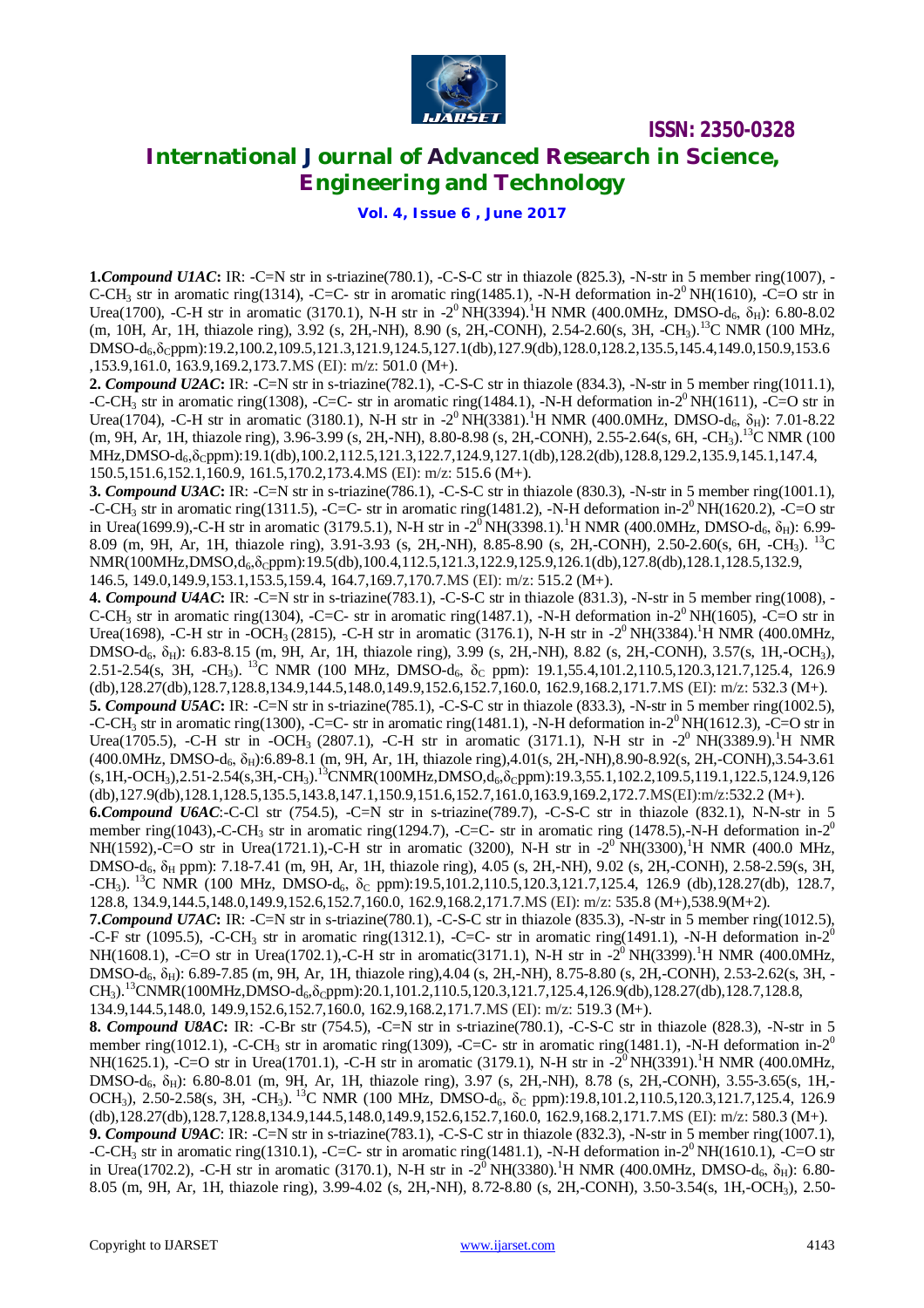

# **International Journal of Advanced Research in Science, Engineering and Technology**

**Vol. 4, Issue 6 , June 2017**

2.59(s,3H, -CH<sub>3</sub>). <sup>13</sup>C NMR (100 MHz, DMSO-d<sub>6</sub>,  $\delta$ <sub>C</sub> ppm):19.4,101.2,110.5,120.3,121.7,125.4, 126.9 (db),128.27(db), 128.7, 128.8, 134.9,144.5,148.0,149.9,152.6,152.7,160.0, 162.9,168.2,171.7.MS (EI): m/z: 546.3 (M+).

**10.** *Compound U10AC*: IR: :-C-Cl str (751.5), -C=N str in s-triazine(781.7), -C-S-C str in thiazole (829.1), N-N-str in 5 member ring(1040),-C-CH<sub>3</sub> str in aromatic ring(1288.7), -C=C- str in aromatic ring (1488.5),-N-H deformation in-2<sup>0</sup> NH(1601),-C=O str in Urea(1711.1),-C-H str in aromatic (3205), N-H str in -2<sup>0</sup> NH(3350),<sup>1</sup>H NMR (400.0 MHz,  $DMSO-d_6$ ,  $\delta_H$  ppm): 7.08-7.90 (m, 9H, Ar, 1H, thiazole ring), 3.98 (s, 2H,-NH), 9.11 (s, 2H,-CONH), 2.54-2.60(s, 3H,  $-CH_3$ ). <sup>13</sup>C NMR (100 MHz, DMSO-d<sub>6</sub>,  $\delta_C$  ppm): 19.6,101.1,109.5,121.3,121.7,124.4,127.9(db),128.5(db), 128.9, 128.1, 133.9,142.5,147.0,148.9,153.6,153.7,159.0, 161.9,167.2,173.7.MS (EI): m/z: 536.1 (M+), 538.1(M+2).

### **IV. ANTIMICROBIAL ACTIVITY A. Table 4.1: Antibacterial activity (MIC) of compound U1AC to U10AC:**

|                | Compound           | Functional<br>Group<br>$R=$ | Minimum Inhibitory Concentration (µg/mL) |                                    |                                |                                 |  |
|----------------|--------------------|-----------------------------|------------------------------------------|------------------------------------|--------------------------------|---------------------------------|--|
| N <sub>o</sub> |                    |                             | Gram Negative Bacteria                   |                                    | Gram Positive Bacteria         |                                 |  |
|                |                    |                             | E.coli<br>ATCC25922                      | P. aeruginosa<br><b>ATCC 27853</b> | S. aureus<br><b>ATCC 25923</b> | S. pyogenes<br><b>ATCC 6633</b> |  |
| 1.             | U1AC               | H                           | 500                                      | 500                                | 1000                           | 1000                            |  |
| 2.             | U <sub>2</sub> AC  | $2$ -CH <sub>3</sub>        | 125                                      | 125                                | 500                            | 62.5                            |  |
| 3.             | U3AC               | $4$ -CH <sub>3</sub>        | 250                                      | 62.5                               | 500                            | 125                             |  |
| 4              | U <sub>4</sub> AC  | $2-OCH3$                    | 500                                      | 125                                | 250                            | 500                             |  |
| 5.             | U5AC               | $4-OCH3$                    | 500                                      | 250                                | 250                            | 500                             |  |
| 6.             | U6AC               | $4-C1$                      | 250                                      | 250                                | 62.5                           | 125                             |  |
| 7.             | U7AC               | $4-F$                       | 62.5                                     | 62.5                               | 250                            | 500                             |  |
| 8.             | U8AC               | $4-Br$                      | 62.5                                     | 62.5                               | 250                            | 250                             |  |
| 9.             | U9AC               | $2-NO2$                     | 125                                      | 500                                | 125                            | 1000                            |  |
| 10.            | U <sub>10</sub> AC | $2-C1$                      | 250                                      | 500                                | 125                            | 62.5                            |  |
| 11.            | Ampicillin         |                             | 100                                      | 100                                | 100                            | 250                             |  |
| 12.            | Chloramphenicol    |                             | 50                                       | 50                                 | 50                             | 50                              |  |

**B. Table 4.2: Antifungal activity (MIC) of compound U1AC to U10AC:**

|                |                    | Functional           | <b>FUNGAL SPECIES</b> |                  |                  |
|----------------|--------------------|----------------------|-----------------------|------------------|------------------|
| N <sub>o</sub> | compound           | group                | C. albicans           | A. niger         | A. clavatus      |
|                |                    | $R=$                 | <b>ATCC 10231</b>     | <b>ATCC 2821</b> | <b>ATCC 1323</b> |
|                | U1AC               | H                    | 250                   | >1000            | 500              |
| 2.             | U2AC               | $2$ -CH <sub>3</sub> | 500                   | >1000            | 500              |
| 3.             | U3AC               | $4$ -CH <sub>3</sub> | 1000                  | 250              | 250              |
| 4.             | U4AC               | $2-OCH3$             | 1000                  | 250              | 500              |
| 5.             | U5AC               | $4-OCH3$             | 500                   | 250              | 500              |
| 6.             | U6AC               | $4-C1$               | 250                   | 500              | 500              |
| 7.             | U7AC               | $4-F$                | 125                   | 250              | 1000             |
| 8.             | U8AC               | $4-Br$               | 250                   | 250              | 1000             |
| 9.             | U9AC               | $2-NO2$              | 1000                  | 500              | 250              |
| 10.            | U <sub>10</sub> AC | $2-C1$               | 1000                  | 500              | 500              |
| 11.            | Griseofulvin       |                      | 500                   | 100              | 100              |

### **V. RESULT AND DISCUSSION**

All ten compounds tested, exhibited considerable activities against four bacterial species, *Escherichia coli*, *Pseudomonas aeruginosa*, *Staphylococcus aureus* and *Streptococcus pyogenes*. Compounds U8AC (4-Br) and U7AC  $(4-F)$  exhibited excellent activity and U2AC (2-CH<sub>3</sub>) and U9AC (2-NO<sub>2</sub>) compound exhibited good activity against